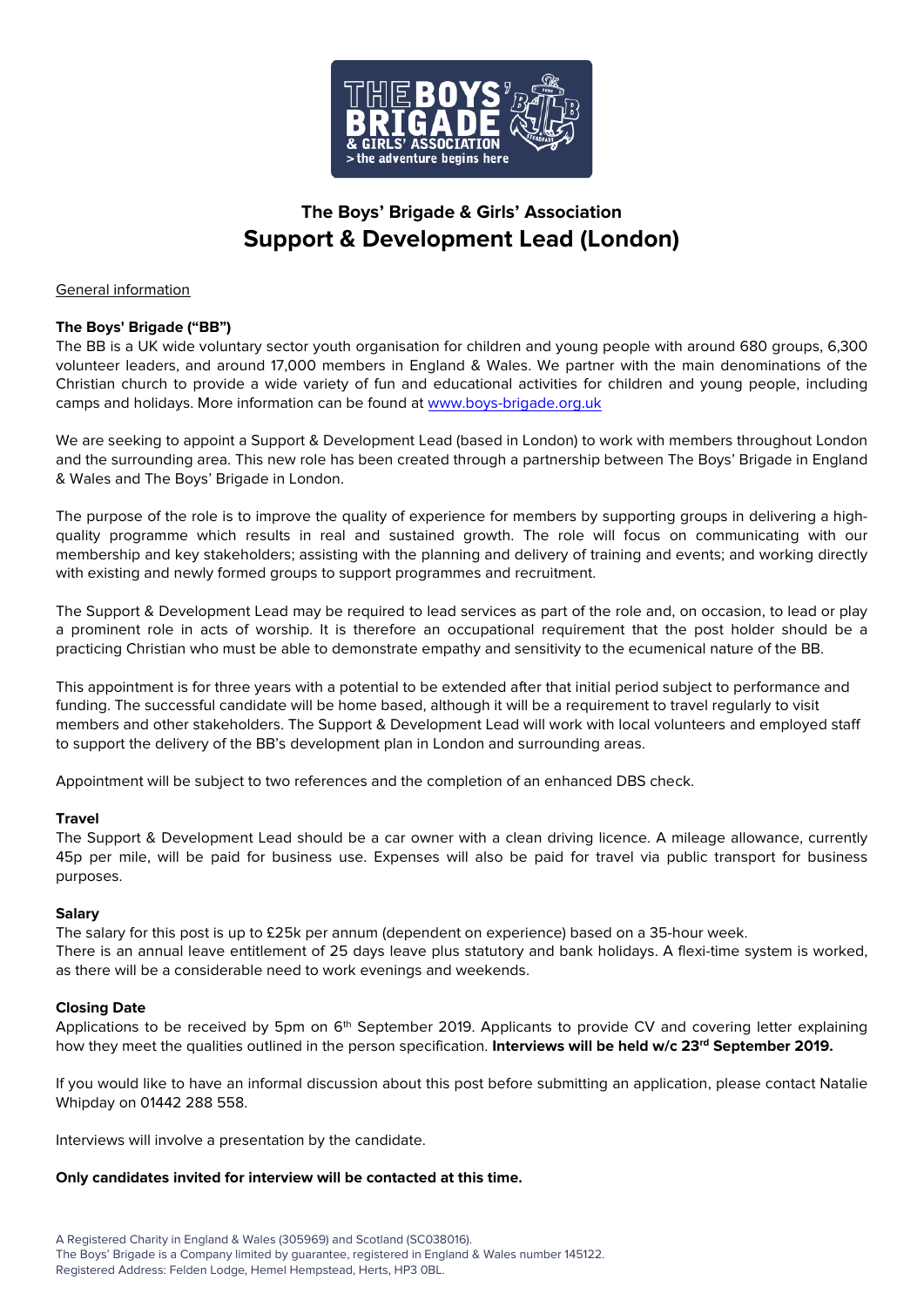

# **Job Description**

# **Main purpose of role**

To support members of The Boys' Brigade and Girls' Association in London and surrounding areas by:

- 1. **Communicating Effectively** positively promoting the work of the organisation within London and actively sharing good practice.
- 2. **Planning & Delivering Events** assisting in the planning and delivery of high-quality events and activities run by The Boys' Brigade and Girls Association in London.
- 3. **Supporting Development** working with leaders in groups and local areas to improve the quality of experience by helping to enhance programmes, train and support leaders and provide access to resources.

**Responsible to:** Director for England & Wales

# **Specific key responsibilities**

#### 1. Communicating Effectively

- 1.1. To be the primary point of contact for members within London, dealing with general enquiries, etc.
- 1.2. To help raise aspirations within London by releasing "good news" and celebrating the achievements of members.
- 1.3. To manage social media activity within London.
- 1.4. To collate, write and publish a monthly email communication to leaders.
- 1.5. To collate, write and publish a 6 monthly printed newsletter to leaders and key supporters.
- 1.6. To keep our website up to date and ensure it is the primary source for information.
- 1.7. To liaise with and communicating regularly with partners and network organisations.
- 1.8. To meet face to face with leaders including attending and speaking at meetings.

#### 2. Planning & Delivering Events

- 2.1 To work with key volunteers and planning teams to plan and deliver events & activities including our flagship Life 2 the Max event.
- 2.2 To provide administrative support for events and activities including managing bookings, payments and pre/post event duties.

#### 3. Supporting Development

- 3.1. To help support, develop and improve the programmes and experience offered within BB groups in London.
- 3.2. To work with Churches to support the start-up of new groups and support new ways of working.
- 2.3 To help with local recruitment of children and young people by providing access to resources and support.
- 2.4 Assisting with the recruitment, training and support of adult leaders.
- 3.3. Helping to build relationships between groups and local area networks.
- 3.4. To manage the relationship and provide administrative support for our partnership with the Jack Petchey Foundation which provides recognition to young people and supports local groups financially through grants programme.
- 3.5. To develop links within local communities, universities, colleges to create further opportunities to develop our work across London.